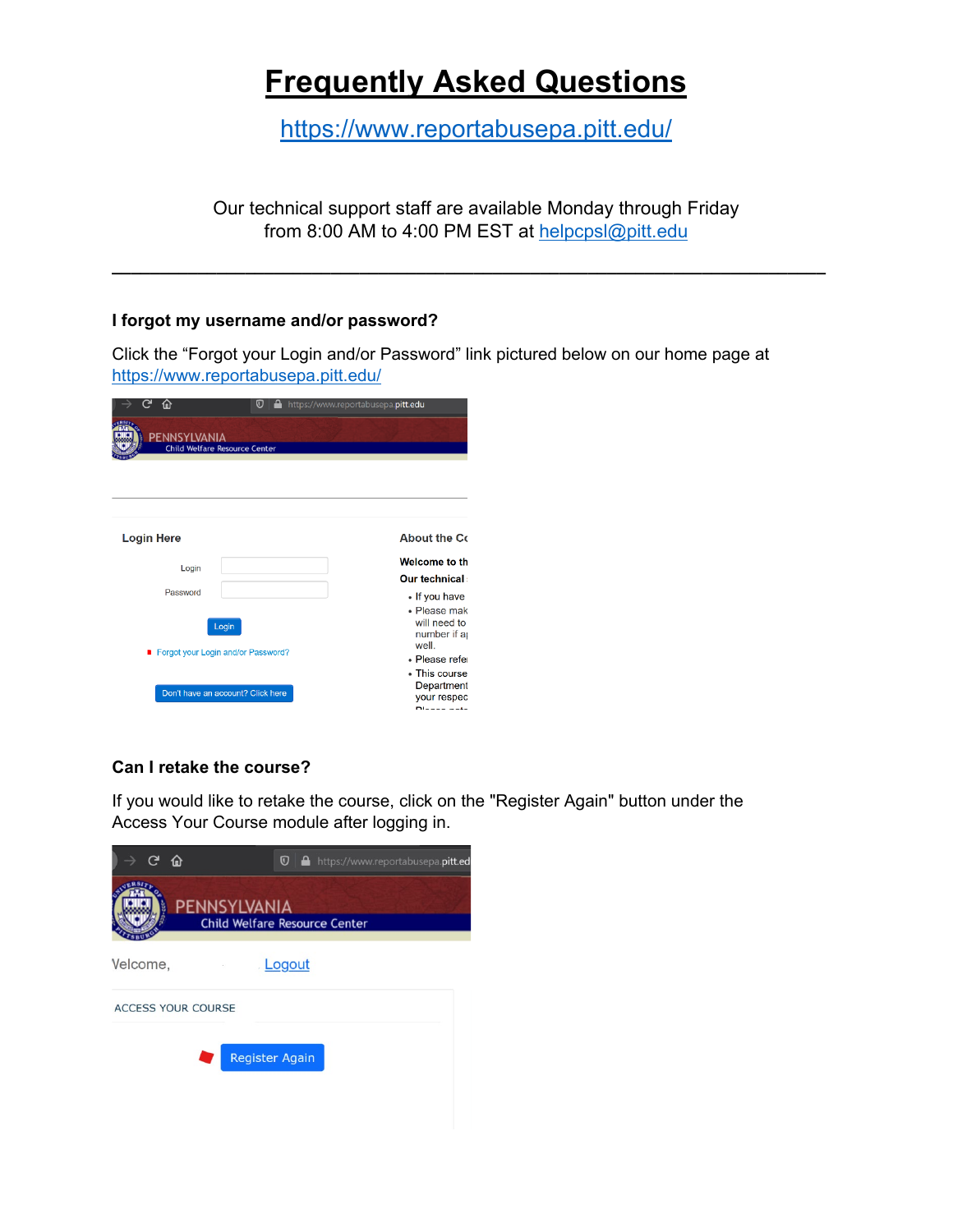# **Where is my Certificate?**

Certificates of completion can be accessed, saved, and/or printed on the Print Your Certificate module after logging in. Please Note: The Department of State and the Boards do not accept paper certificates. All credits are electronically submitted by the provider.



## **How often do I need to retake the training?**

Perspective licensees: The Department of State will only accept course completions which are 2 years or less from today's date. If you have taken a course which is more than 2 years old at the time of applying, you must take the course again.

If you are licensed, all licensing related questions should be referred to your respective Board(s).

If you are a non-licensed user, refer to the following link:<http://keepkidssafe.pa.gov/>

# **Questions Regarding Accreditation/Sponsoring of Entities such as NABP, AMA, AAPA, AAFP, etc.**

We did not seek accreditation with any sponsoring entities. Please check with the specific entity to determine if this program is eligible.

## **What do I do if I don't have a SSN?**

All credits completed without an SSN must have an attached waiver or will not be accepted by the Department of State. Upon course completion, please e-mail the help desk with a copy of your SSN Waiver and Act 31 Certificate at [helpcpsl@pitt.edu.](mailto:helpcpsl@pitt.edu)

#### **Why does each slide have a page timer?**

This course has been approved for 3 hours of continuing education credits. To ensure that this course meets the requirements for 3 hours, each page has a timer. The amount of time varies depending upon the volume of content. The "Next" button will appear at the end of the time.